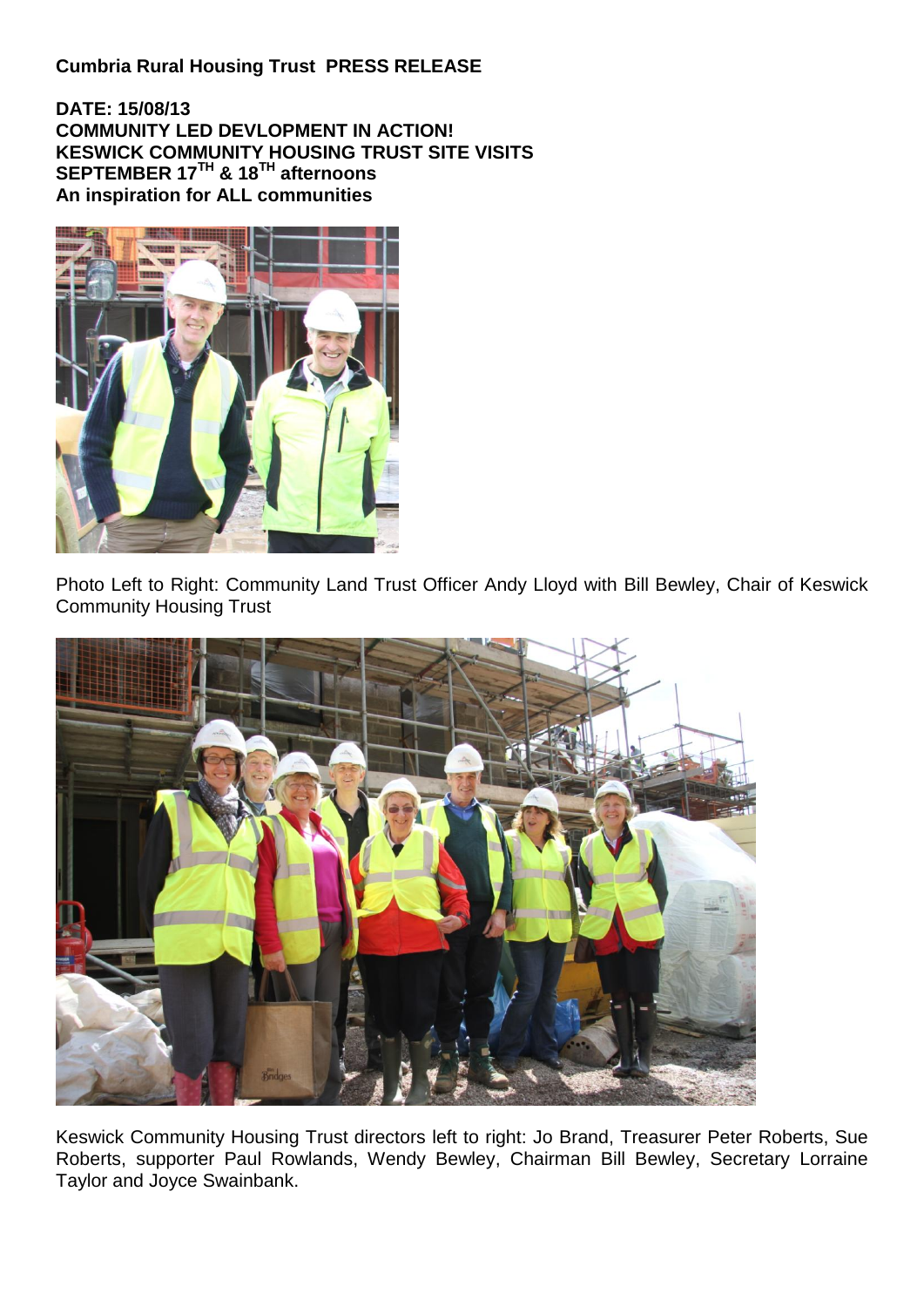

Delegates from Cheshire with KCHT Trustees, from left to right: John Heselwood Cheshire Community Action, Jennet McCleod Trustee, Chairman Bill Bewley, Joyce Swainbank Trustee, Tony Clare Cheshire CLT Officer, Bob Bryden Trustee.

Four years ago a group of ordinary Keswick residents got together to discuss the shortage of local affordable homes in their town. Amazingly in October those same people will complete an 11 home scheme of affordable homes worth around £1.2m to benefit their town. The group formed as a result of a **Churches Together** consultation and invited **Community Land Trust (CLT)** Officer **Andy Lloyd** from **Cumbria Rural Housing Trust (CRHT)** to advise them on setting up a trust for Keswick. This was the beginning of **Keswick Community Housing Trust (KCHT)**. Andy says he has been very proud to work with such determined volunteers, helping them produce a business plan, access funding from the **CLT Network** and the **Homes and Communities Agency**, engage with the **Cumberland Building Society**, and procure project management from **Impact Housing Association**. The Trustees made all the decisions and with professional support from **Day Cummins architects**, **Donleys QS** and **Atkinsons Construction** have achieved a development of high quality, energy efficient and very affordable homes for local people - and before the dust has even settled they already plan to develop more homes on the CLT model. The trustees are passionate about housing and justly proud of their first energy efficient, very high quality development at **The Hopes**. They have also shown great imagination by successfully raising £60,000 towards the cost of the scheme from their own community via a share issue.

**KCHT** also wants to help other communities who may see advantages in locally owned affordable homes. **Chairman Bill Bewley** says "The lack of affordable homes is an issue for many communities. This affects families, employers and employees, and results in crazy situations where even people on reasonable middle incomes spend large chunks of their time and money travelling back to places of work – as happens with teachers at Keswick School. It's common sense to see that new secure affordable homes will have a stabilising effect on the whole community. So we are very keen to help others achieve what we have. On the  $17<sup>th</sup>$  and  $18<sup>th</sup>$  of September, with **Andy at CRHT,** we're offering tours of the scheme while the buzz of construction is still in the air!"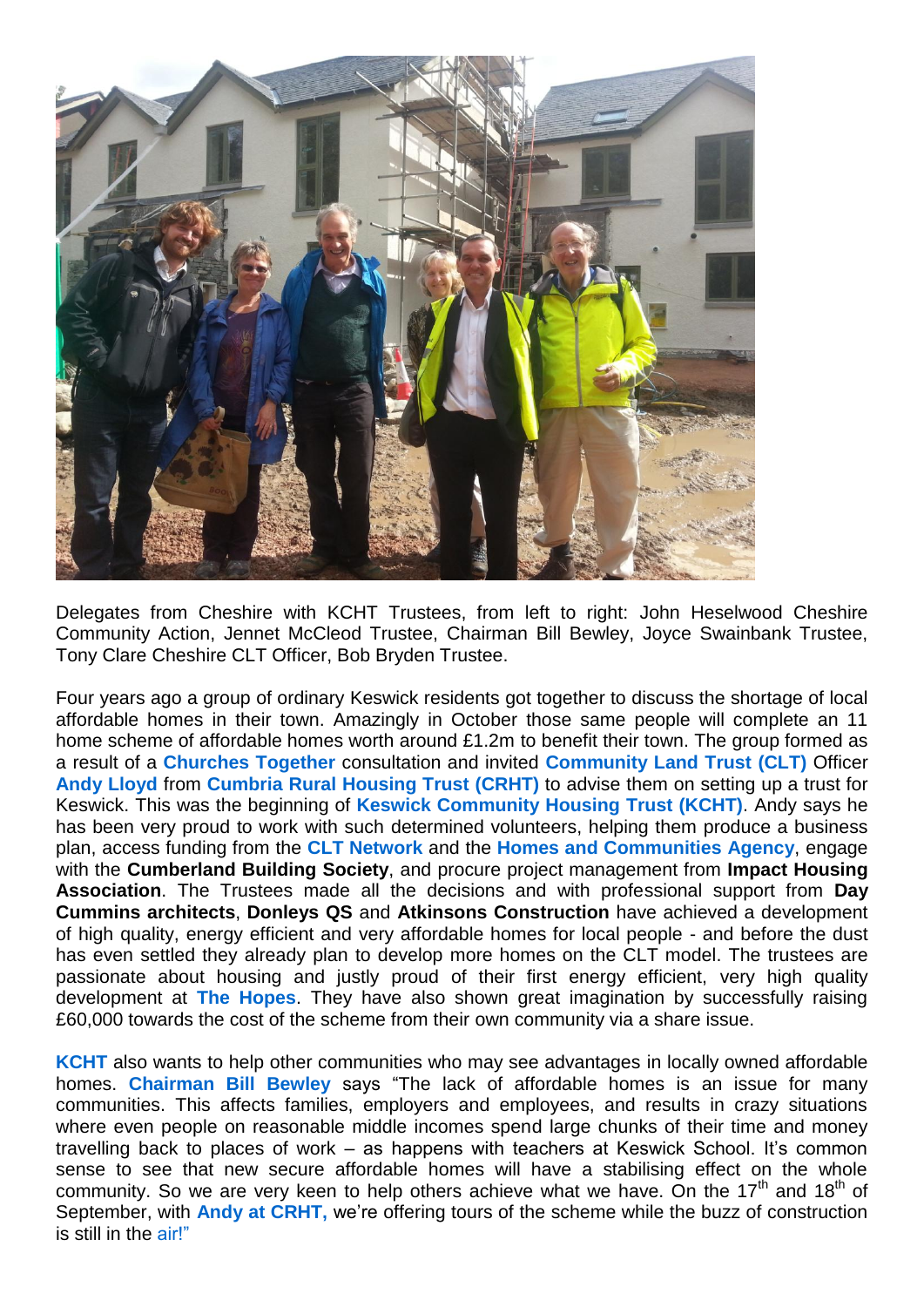## **If you'd like to join one of these tours just email Andy Lloyd at CRHT: [andy@crht.org.uk](mailto:andy@crht.org.uk)**

**"**See It and Believe It" grants are available from the CLT Network towards the cost of travel for community groups. Contact Hannah Fleetwood: [Hannah.Fleetwood@housing.org.uk](mailto:Hannah.Fleetwood@housing.org.uk) Tel. **020 7067 1039**

So what else is special about Community Land Trusts? Quite a few things Andy points out. "CLTs offer choices for communities. They can create good support because they are community owned and prioritise local need. They also strive to provide local affordability and value for money. For instance KCHT is selling 5 shared ownership homes but will not charge rent on top of purchaser's mortgages. CLTs protect against loss of precious affordable homes through 'right to buy' thus preserving homes for future generations and - importantly in these times - they can eventually generate **long term re-investment income** which could be used for things like more homes, a **local mini-bus** or **village hall costs**. CLTs can also be versatile developing other useful assets like **allotments, shops or a community pub** as in **Crosby Ravensworth**. CLTs fit perfectly with the governments drive to promote **Community Led Development**, and are written into the strategy and funded by some **Local Enterprise Partnerships**."

Staff at **CRHT** recently provided training for staff at **Cheshire Community Action** who wanted to learn about innovative work supporting the development of **CLTs** in Cumbria. The new CLT Team from Cheshire spent most of the day with Andy to learn how KCHT got started, negotiated a site with **Carlisle Diocese**, accessed funding and finance (including the share issue), and assembled a professional team. This was followed by a visit to the **The Hopes** site in Keswick. **Tony Clare**, the new **CLT Officer for Cheshire** said "For inspiration, there is no substitute for seeing a project in action. It was amazing to see how communities had responded proactively to the housing issue in their own area. The knowledge we have gleaned will be invaluable as we support communities in Cheshire to develop CLTs." And added "CLTs present a great opportunity for communities to take control over their own housing issues. It was incredibly beneficial to learn directly from practitioners and those who have already developed successful community led housing projects".

## **ENDS**

## **Info for editors:**

1. Community Land Trusts are non-profit, community owned organisations run by volunteers, which provide permanently affordable housing for local people and can provide other communityowned assets such as workspaces, pubs and shops.

2. Keswick Community Housing Trust (KCHT) is a CLT registered with the Financial Services Authority as an Industrial and Provident Society (No 31141R).

3. Cumbria Rural Housing Trust is a charity which researches the housing need in rural areas of Cumbria and campaigns for affordable housing to be provided where it is needed: [www.crht.org.uk](http://www.crht.org.uk/)

4. Cheshire Community Action (CCA) is an independent charity which is set up to encourage and develop sustainable and vibrant rural communities where people want to live and work.

5. There are currently 150 CLTs in England developing over 400 affordable homes.

6. The majority of CLTs are rural and small scale but there is an increasing growth in urban CLTs.

7. The National CLT Network provided grants and technical resources for KCHT: [www.communitylandtrusts.org.uk](http://www.communitylandtrusts.org.uk/)